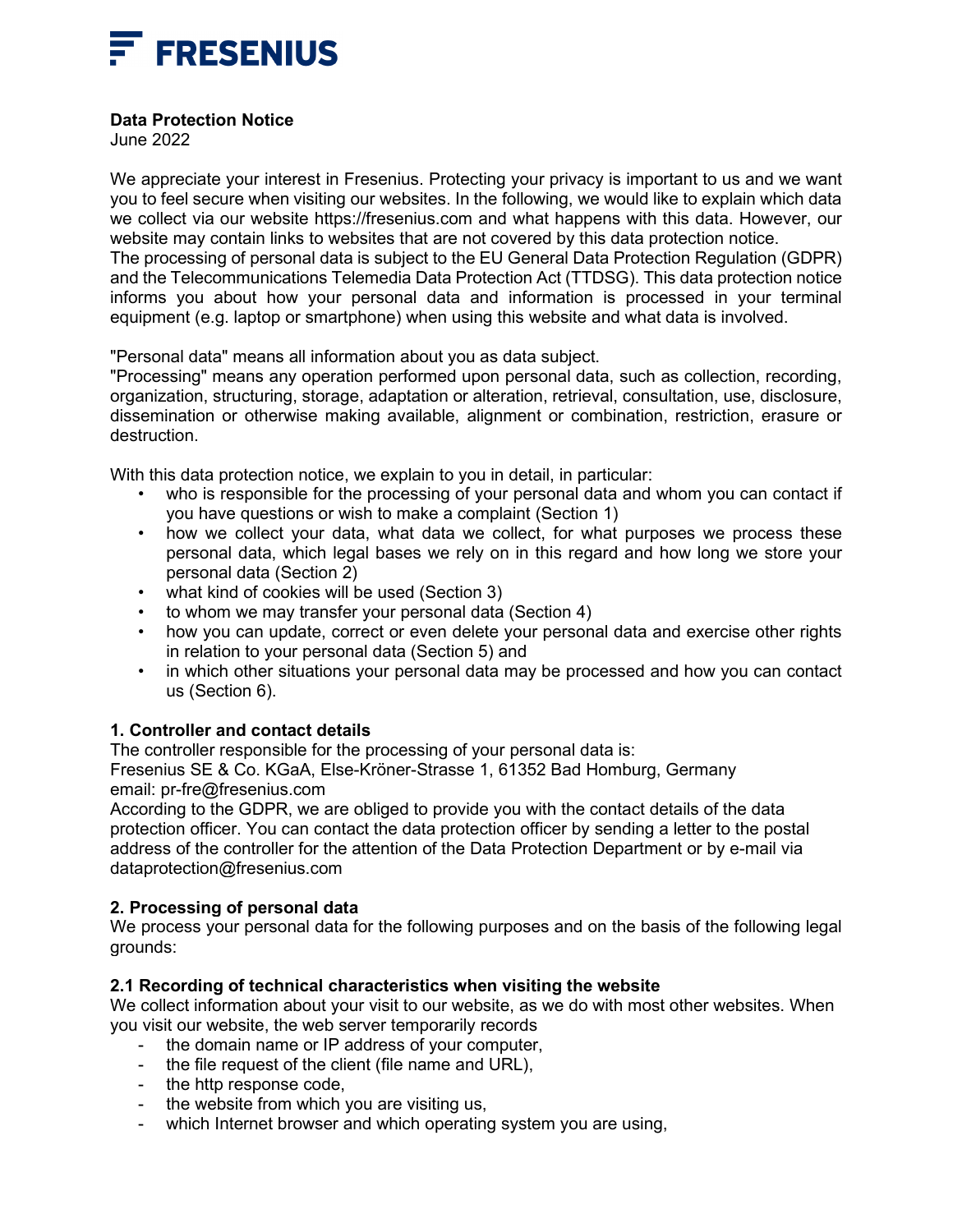

- the nature of their device.
- the date of her visit.
- as well as how long you've been here.

Your IP address is only recorded anonymously - shortened by the last block of numbers (octet). The logging of data is necessary for navigation through the pages and use of essential functions (§ 25 II No. 2 TTDSG, Art. 6 I b) GDPR). In addition, the data is used for the purpose of detecting and tracking abuse on the basis of the legitimate interests of data security and the functionality of the service (Art. 6 I f) GDPR, § 25 II No. 2 TTDSG). In particular, no overriding interest of the data subject is opposed to a use for the defense against attempted attacks on our web server to ensure proper use. The data will neither be used for the creation of individual profiles nor passed on to third parties and will be deleted after seven days at the latest.

### **2.2 When you actively provide information when contacting us**

We will collect and process data you actively provided to us for instance when filling in online forms when contacting us by means of communication such as e-mail, telephone or mail. In case of online forms, the purpose for which you provide us with your personal data can be found on the form itself, generally the purpose will be to communicate with you.

If you contact us via e-mail, phone, fax or an online contact form provided on our website, we process personal data as far as provided by you: your name, company, profession, address data, e-mail address, phone number, fax number, content and type of your request and possible further information provided by you for the purpose of responding to your inquiry. We do this based on your prior given consent (Art. 6 sec. 1 lit. a) GDPR) or, in order to execute a contract you are party to (Art. 6 sec. 1 lit. b) GDRP), or based on our legitimate interest in communicating with you and answer your inquiry, which is not overridden by your interests, rights or freedoms since you contacted us yourself (Art. 6 sec. 1 lit. f) GDPR). We will not use the information as a basis for contacting you further for marketing purposes, unless you have given us your explicit consent to do so. Your contact data will be stored for up to six months after completion of the request or survey, unless there is a legal obligation to store the data longer.. Details provided on online forms are always collected using a secure connection to protect personal information from manipulation or unauthorized access. Please be aware that regular e-mail traffic is not secure.

#### **2.3 When you activate Activity Feeds**

We implemented activity feeds of social media providers on our website (in our case namely those of Facebook, Twitter, Instagram, YouTube, LinkedIn and Xing). These activity feeds are deactivated by default. Via the cookie settings you can give your consent to data processing, for example, by means of cookies, the use of local storage, and other transmission of your data. For this purpose, please activate the category "Services from other companies (autonomous thirdparty providers)". The processing of data takes place in order to enable you to use and connect with the services of these social media providers. Your consent provides the legal basis for this transfer of your personal data by Fresenius (Art. 6 sec. 1 lit. a) GDPR). In addition, if you are currently logged in to a social network of one of the listed providers, your activity may be linked to your user account by the respective social media provider at the same time. If you activate the activity feeds of social media providers your web browser will connect to the servers of the respective providers and send your specific user data. The transmitted data may in particular include: date and time of your visit on our website, URL of the website you are on, URL of the website you visited before, used browser, used operating system, and your IP-Address.

When using Local Storage, data is stored locally in the cache of your computer. This data also exists after closing the browser window or closing the program and can therefore be read out. In contrast to cookies, which are partly deleted after a usage session or after a given period of time, the data in the local storage are only deleted by actively emptying the cache.

Fresenius has no influence on the scope or the kind of data that will be submitted by activating the activity feeds. Besides, further data processing operations by the respective social media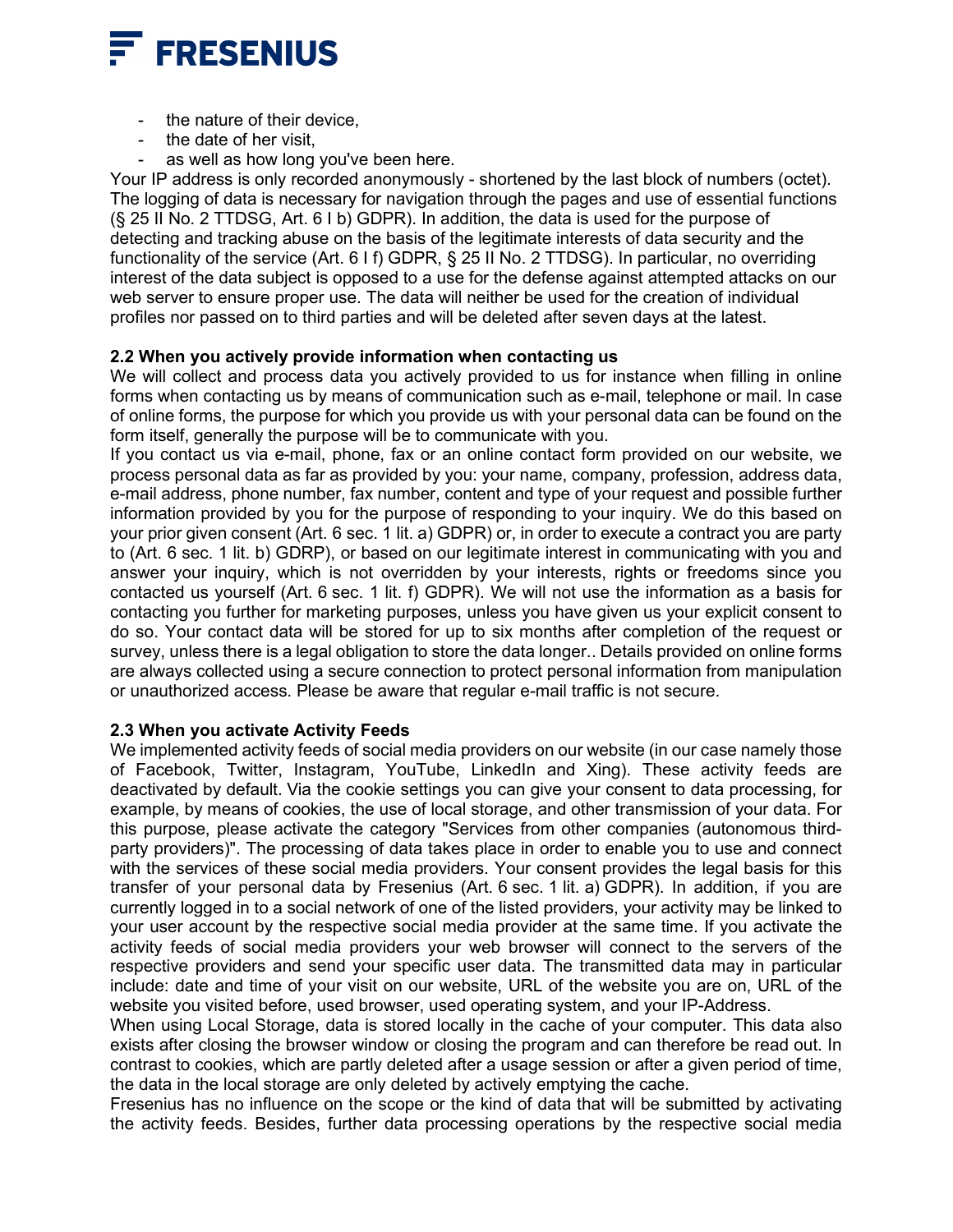

providers could be triggered, on which we do not have any influence. To learn more about the scope of personal data collected and processed, the purpose your data may be used for, as well as your respective rights and configuration options in order to protect your privacy (including your right of withdrawal of consent), please refer to the respective social network's privacy policy:

- **[Facebook](https://www.facebook.com/policy.php)**
- [Twitter](https://twitter.com/en/privacy)
- **[YouTube](https://www.youtube.com/static?template=privacy_guidelines)**
- [Google to YouTube](http://www.google.com/intl/en-GB/policies/privacy/)
- **[Instagram](https://help.instagram.com/155833707900388)**
- **[Linkedin](https://www.linkedin.com/legal/privacy-policy?src=li-other&veh=www.linkedin.com)**

All processing of personal data in relation to the activity feed is carried out by and in responsibility of these providers. Fresenius is not responsible for such processing of personal data.

### **3. Usage of cookies**

When you visit a website, it may retrieve or store information about your browser. This usually takes the form of cookies and similar technologies. These are small text files that are stored locally on your computer by your web browser. This can be information about you, your settings or your device. In most cases, the information is used to ensure that the website functions as expected. This information does not normally identify you directly. However, it can provide you with a more personalized web experience. Because we respect your right to privacy, you can choose not to allow certain types of cookies. We would like to give you the choice of which cookies you allow via the cookie settings. You can access these settings again at any time to manage your preferences. However, blocking certain types of cookies may result in a compromised experience with the website and services we provide. You can delete cookies at any time, even if they have already been used. Via the query that appears when you visit our website and the cookie settings, you have the option of fully agreeing to or rejecting cookies, as well as setting specific preferences. Detailed information and explanations on the different types of cookies can also be found in the cookie settings. We store your consent for one year and your rejection for one month. Cookies that are necessary to provide the web service (see explanation below) cannot be rejected. Please note that your cookie settings always refer to the Internet browser used. If you use a different Internet browser, you must make this setting again. How you can adjust the use of cookies browser-based, see the descriptions of your respective Internet browser:

- [Chrome](https://support.google.com/chrome/answer/95647?hl=en)
- **[Firefox](https://support.mozilla.org/en-US/kb/enable-and-disable-cookies-website-preferences)**
- [Internet Explorer / Edge](http://windows.microsoft.com/en-GB/windows-vista/Block-or-allow-cookies)
- **[Safari](http://help.apple.com/safari/mac/8.0/#/sfri11471)**

#### **Required cookies**

These cookies are necessary for you to navigate the pages and use essential functions. They enable basic functions, such as access to secure areas or setting your privacy preferences. The legal basis for these cookies is § 25 II Nr. 2 TTDSG, Art 6 I b) GDPR. If you block these cookies via your browser settings, some or all of these functions may not work properly.

| Host          | Name                  | <b>vpe</b>  | Duration |
|---------------|-----------------------|-------------|----------|
| fresenius.com | OptanonAlertBoxClosed | Third partv | vear     |
| fresenius.com | <b>OptanonConsent</b> | Third party | vear     |

#### **Functional Cookies**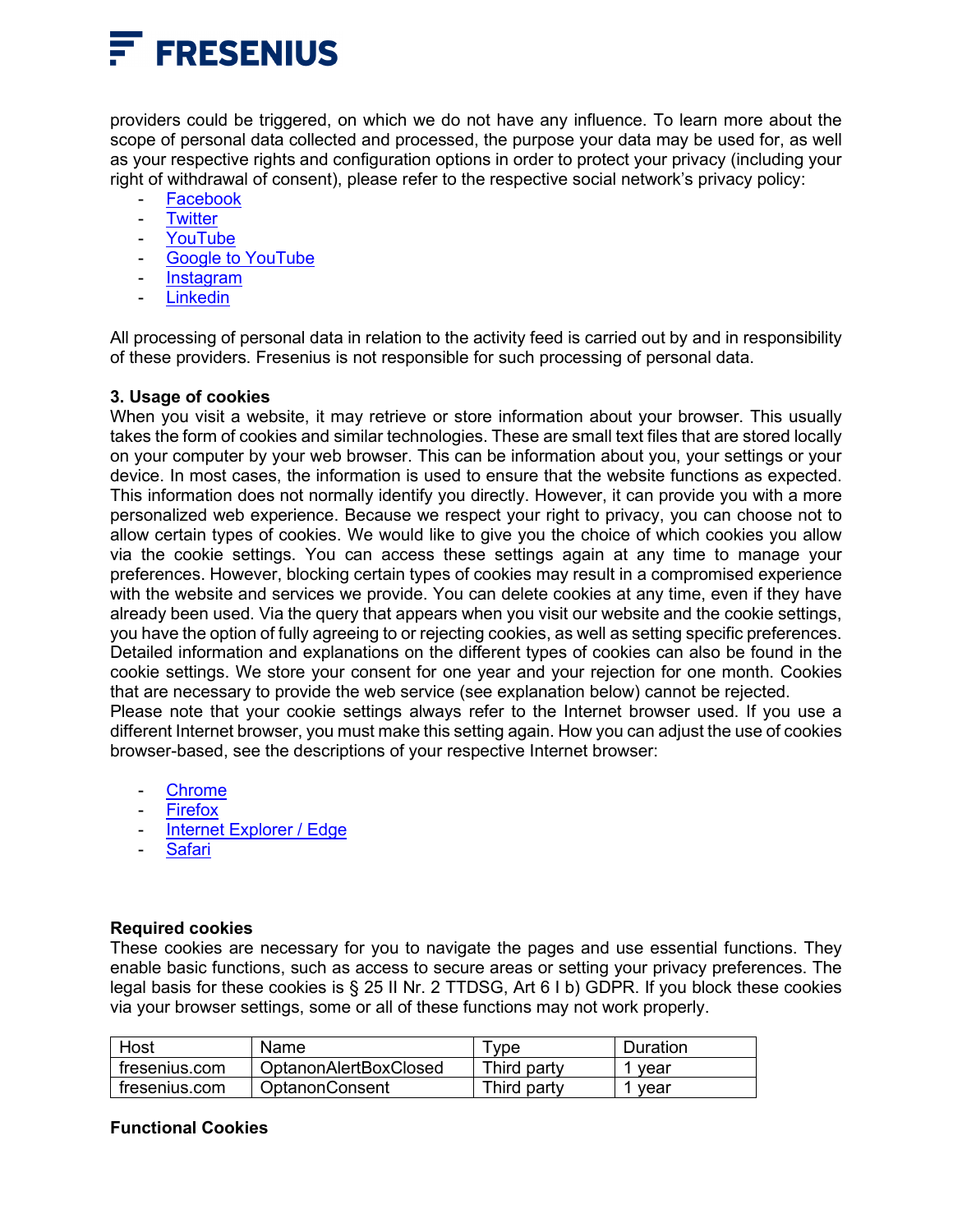

These cookies are used to provide them with additional functionality, such as chat or form filling. The provision of personal functionalities enables an improved user experience. The legal basis for these cookies is Art 6 I a) GDPR. If you block these cookies via your browser settings, some or all of these optional functions may not work properly.

| Host          | Name                                | vpe | ⊃uration |
|---------------|-------------------------------------|-----|----------|
| tresenius.com | SSESSXXXXXXXXXXXXX   First supplier |     | month    |

### **Services from other companies (autonomous third-party providers)**

On our pages, third-party services are integrated which provide their services on their own responsibility. When visiting our pages, data is collected by means of cookies or similar technologies and transmitted to third parties, partly for Fresenius' own purposes. To what extent, for what purposes and on what legal basis data is processed for the third party's own purposes, please refer to the third party's privacy policy. You can find information on the third party providers who are responsible for their own data in the data protection information.

| Host        | Name               | Type        | Duration  |
|-------------|--------------------|-------------|-----------|
| youtube.com | <b>YSC</b>         | Third party | Session   |
| youtube.com | <b>CONSENT</b>     | Third party | 2 years   |
| youtube.com | Secure-YEC         | Third party | 6 months  |
| youtube.com | <b>PREF</b>        | Third party | 8 months  |
| youtube.com | VISITOR INFO1 LIVE | Third party | 6 months  |
| twitter.com | personalization id | Third party | 2 years   |
| twitter.com | guest id           | Third party | 2 years   |
| twitter.com | ct <sub>0</sub>    | Third party | 2 years   |
| twitter.com | gt                 | Third party | 2,5 hours |

]

# **4.1 Possible recipients of personal data**

In order to fulfill the aforementioned purposes, we may share your personal data in whole or in part with other group companies and/or service providers.

In addition, the following categories of recipients may receive your personal data:

• authorities, courts, parties to a legal dispute or their designees to whom we are required to provide your personal data by applicable law, regulation, legal process or enforceable governmental order, e.g., tax and customs authorities, regulatory authorities and their designees, financial market regulators, public registries;

• auditors or external consultants such as lawyers, tax advisors, insurers or banks, and

• another company in the event of a change of ownership, merger, acquisition or disposal of assets.

# **4.2 International data transfer**

In order to fulfill the aforementioned purposes, we may transfer your personal data to recipients outside Germany. Transfers within the European Economic Area (EEA) always take place in accordance with the uniform EEA data protection level.

Transfers to third countries are always carried out in compliance with the supplementary requirements of Art. 44 et seq. GDPR.

Your personal data may be transferred to certain third countries for which an adequacy decision of the EU Commission determines that an adequate level of protection exists in accordance with the uniform EEA data protection level. The full list of these countries is available [here.](https://ec.europa.eu/info/law/law-topic/data-protection/international-dimension-data-protection/adequacy-decisions)